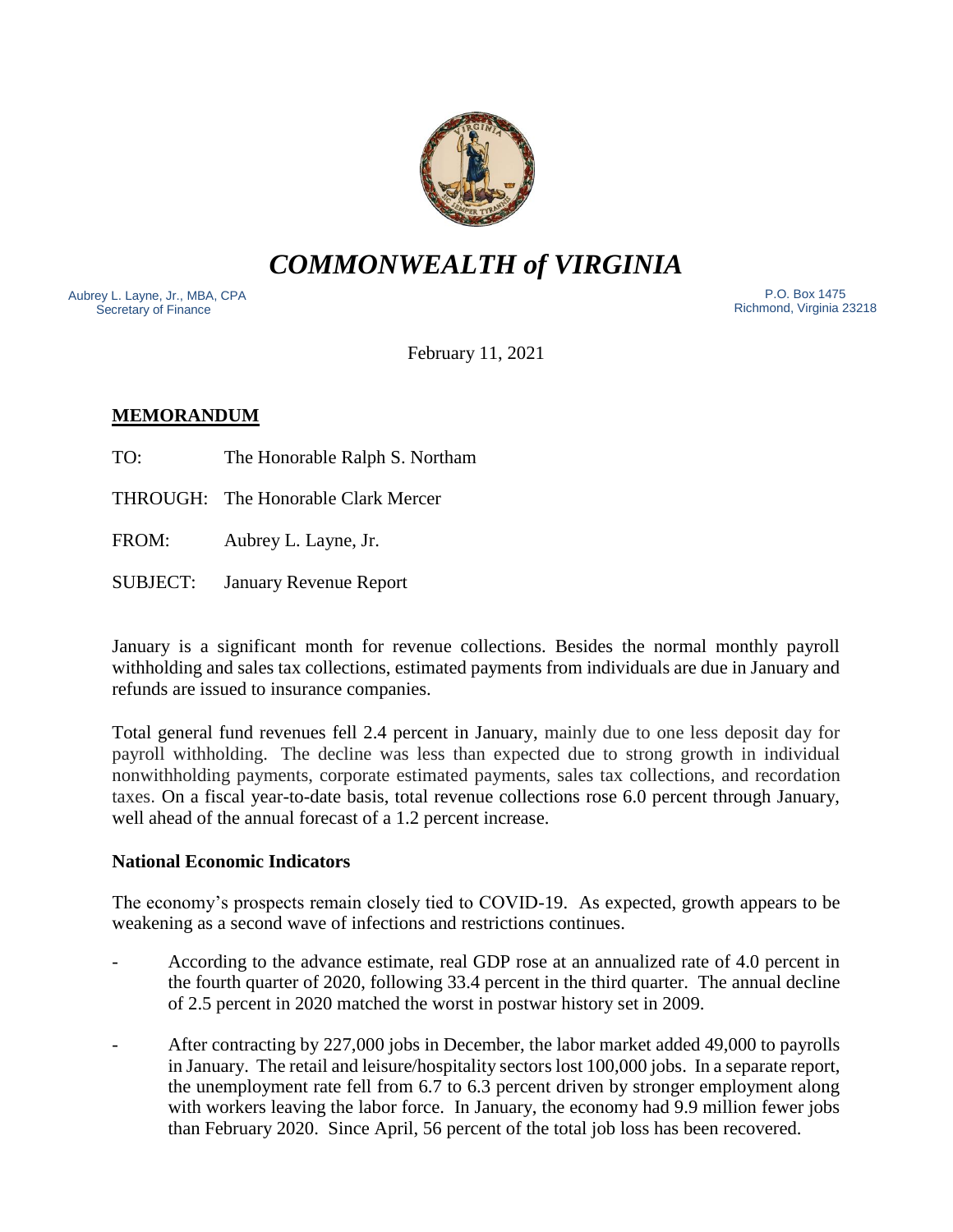- Initial claims for unemployment fell by 33,000 during the week ending January 30. Although this was the third consecutive drop in claims, the level remains extremely high at 779,000.
- The Conference Board's index of leading indicators rose 0.3 percent in December to 109.5 following increases of 0.7 percent in November and 0.9 percent in October. The decelerating pace of growth in the index suggests the recovery is slowing.
- The Conference Board's index of consumer confidence rose from 87.1 to 89.3 in January. The current conditions component declined while the expectations component increased for the month.
- The Institute of Supply Management index fell from 60.5 to 58.7 in January. The index has remained above the neutral threshold of 50.0 every month since June.
- The CPI rose 0.4 percent in December and stands 1.4 percent above a year ago. Core inflation (excluding food and energy prices) rose 0.1 percent and stands 1.6 percent above a year ago.
- At its January meeting, the Federal Reserve left the federal funds target rate unchanged at the range of 0.0 to 0.25 percent.

## **Virginia Economy**

In Virginia, payroll employment fell 4.4 percent in December from December of last year. Employment in Northern Virginia fell by 4.4 percent; Hampton Roads fell 3.4 percent; and Richmond-Petersburg fell 4.5 percent. The seasonally adjusted unemployment rate rose 0.1 percentage point to 4.9 percent and stands 2.2 percentage points above a year ago.

The Virginia Leading Index rose 0.8 percent in December after rising 0.8 percent in November. All four components -- the U.S. Leading index, future employment, initial claims for unemployment, and auto registrations -- improved for the month. The indexes for all eleven metro areas increased in December.

### **January Revenue Collections**

Total general fund revenues fell 2.4 percent in January, mainly due to one less deposit day for payroll withholding. The decline was less than expected due to strong growth in individual nonwithholding payments, corporate estimated payments, sales tax collections, and recordation taxes. On a fiscal year-to-date basis, total revenue collections rose 6.0 percent through January, well ahead of the annual forecast of a 1.2 percent increase.

*Net Individual Income Tax (70% of general fund revenues)*: Through January, collections of net individual income tax rose 3.8 percent from the same period last year, ahead of the annual estimate of 1.0 percent growth. Performance in each component of individual income tax is as follows: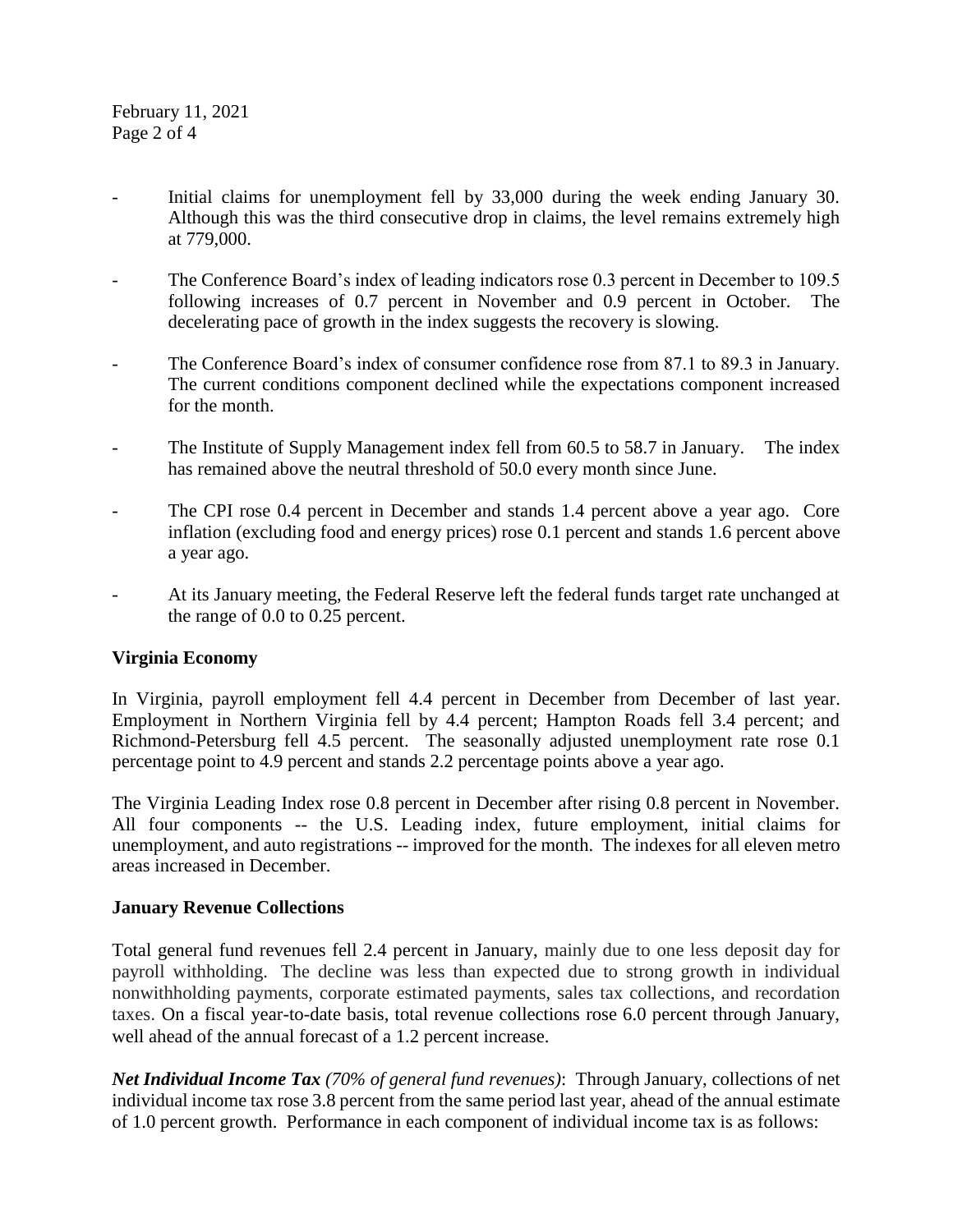February 11, 2021 Page 3 of 4

> *Individual Income Tax Withholding (62% of general fund revenues)*: With one less deposit day than January of last year, collections of payroll withholding taxes fell 12.6 percent for the month. Year-to-date, collections have risen 0.3 percent from the same period last year, behind the annual estimate of 2.7 percent growth.

> *Individual Income Tax Nonwithholding (18% of general fund revenues)*: Collections in nonwithholding were \$576.2 million compared with \$514.8 million in January of last year, an increase of 11.9 percent.

> December and January are significant months for collections in this source, and receipts can be distorted by the timing of payments. Taxpayers have until January 15 to submit their fourth estimated payment for tax year 2020 and some of these payments are typically received in December so the two months must be considered together to assess growth. Receipts of nonwithholding for the two-month period of January-December increased 14.7 percent from last year.

> Year-to-date, collections grew by 28.5 percent, well ahead of the annual estimate of a 4.4 percent increase.

> *Individual Income Tax Refunds*: In January, the Department of Taxation issued \$37.1 million in refunds compared with \$44.4 million in January of last year, a 16.3 percent decrease. The main income tax filing season begins in February.

*Sales Tax (16% of general fund revenues)*: Collections of sales and use taxes, reflecting December sales, rose 5.6 percent in January. The combined December and January receipts, representing the bulk of the holiday shopping season, were 5.4 percent above the same period last year. On a year-to-date basis, collections of sales and use taxes have risen 6.5 percent, ahead of the annual estimate of a 2.6 percent decline.

*Corporate Income Tax (6% of general fund revenues)*: Collections of corporate income taxes were \$49.3 million in January, compared with receipts of \$29.8 million in January of last year. On a year-to-date basis, collections have increased 39.3 percent compared with the forecast of 19.9 percent growth.

*Wills, Suits, Deeds, Contracts (3% of general fund revenues)*: As refinancing and low interest rates continue to spur the housing market, collections of wills, suits, deeds, and contracts – mainly recordation tax collections – were \$46.9 million in January, compared with \$36.7 million in January of last year, an increase of 27.8 percent. On a year-to-date basis, collections are up 37.5 percent, ahead of the annual forecast of 13.6 percent growth.

*Insurance Premiums (2% of general fund revenues)*: Chapter 986, 2007 Acts of the Assembly required that \$181.4 million of collections in this source be transferred to the Transportation Trust Fund in fiscal year 2021 before making any deposits to the general fund. The required transfer was completed in December.